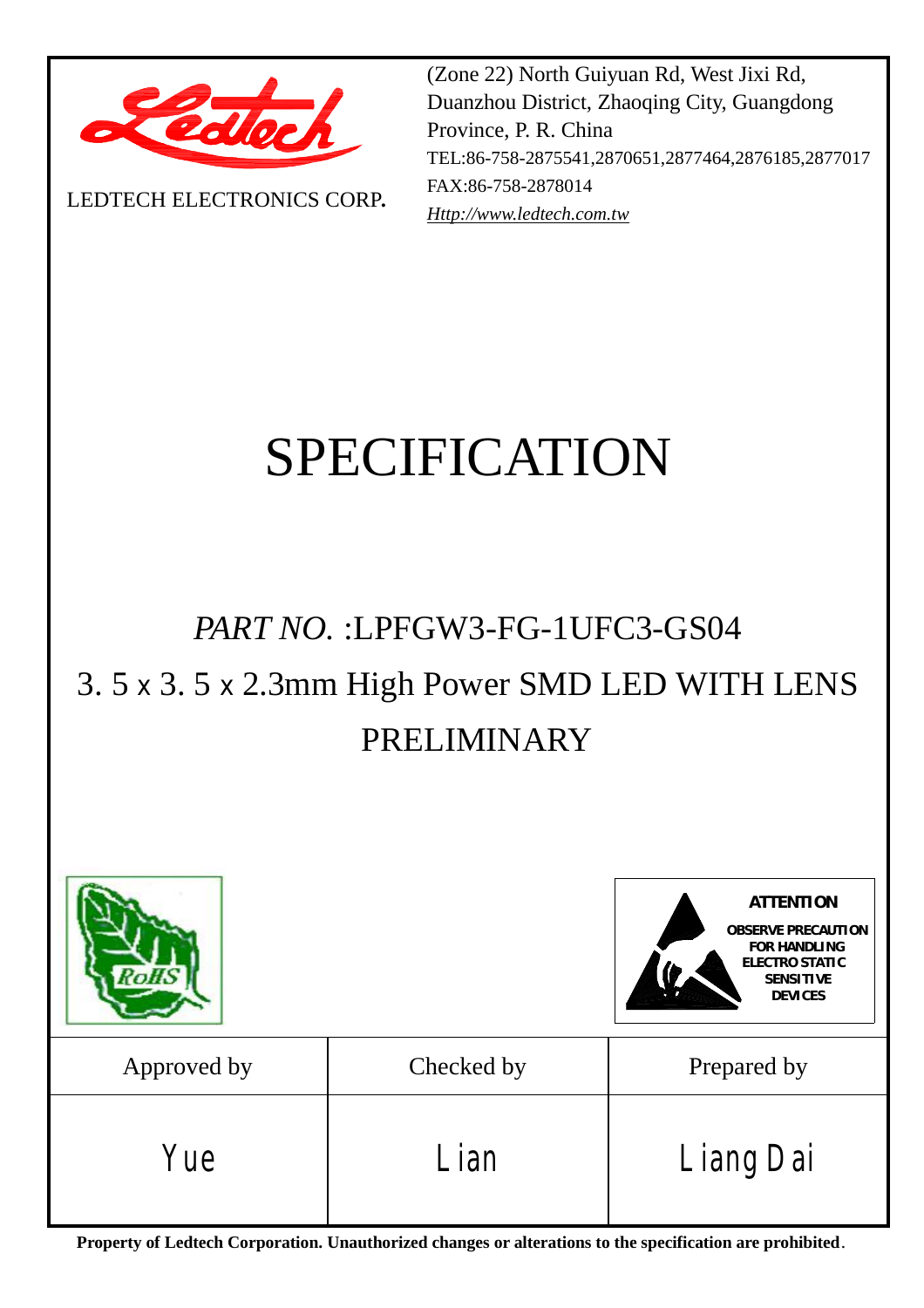

### **MODIFY RECORD**

| TAKE EFFECT DATE | MODIFY ISSUES | REMARKS |
|------------------|---------------|---------|
|                  |               |         |
|                  |               |         |
|                  |               |         |
|                  |               |         |
|                  |               |         |
|                  |               |         |
|                  |               |         |
|                  |               |         |
|                  |               |         |
|                  |               |         |
|                  |               |         |
|                  |               |         |
|                  |               |         |
|                  |               |         |
|                  |               |         |
|                  |               |         |
|                  |               |         |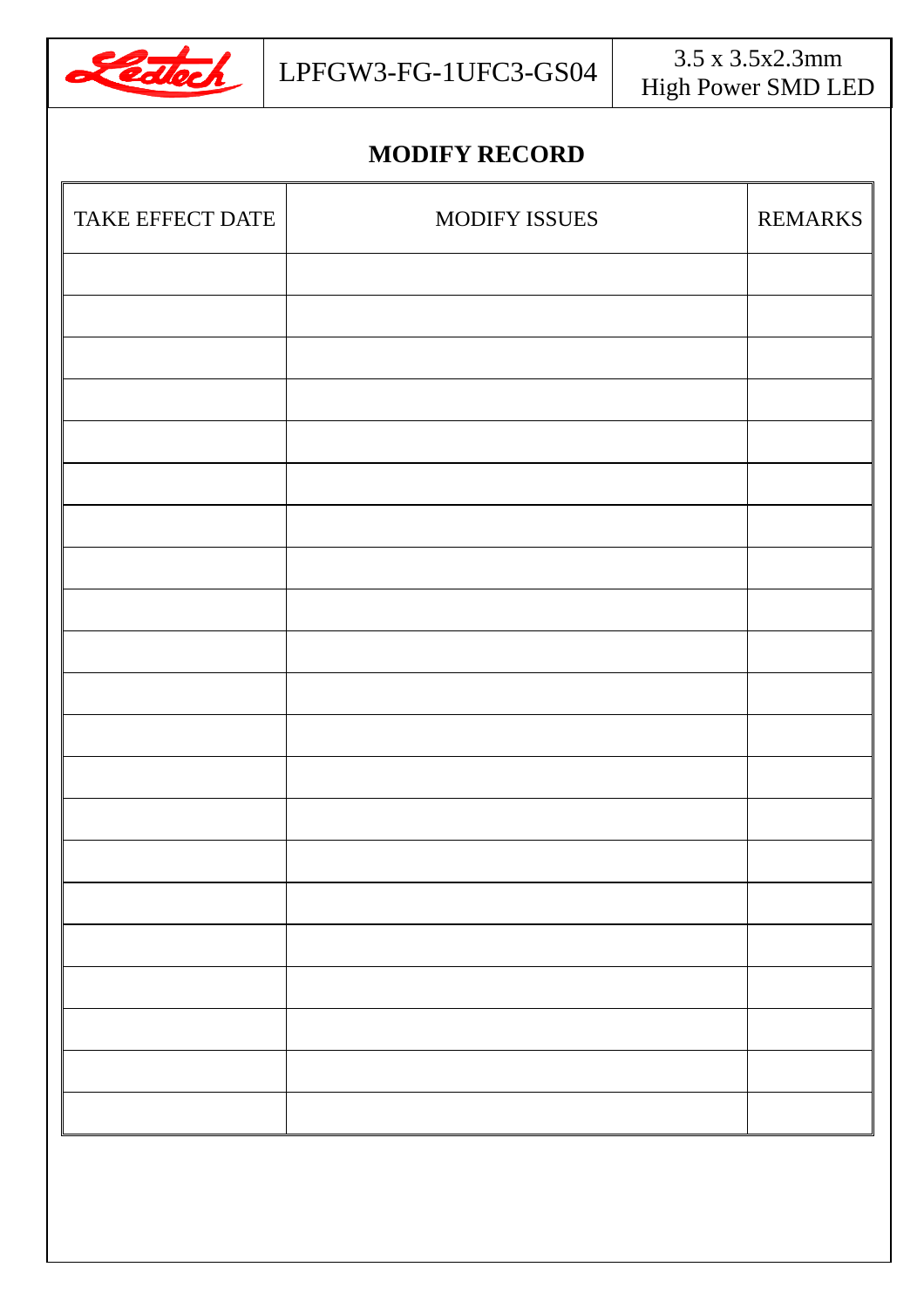

#### **Package Dimensions**

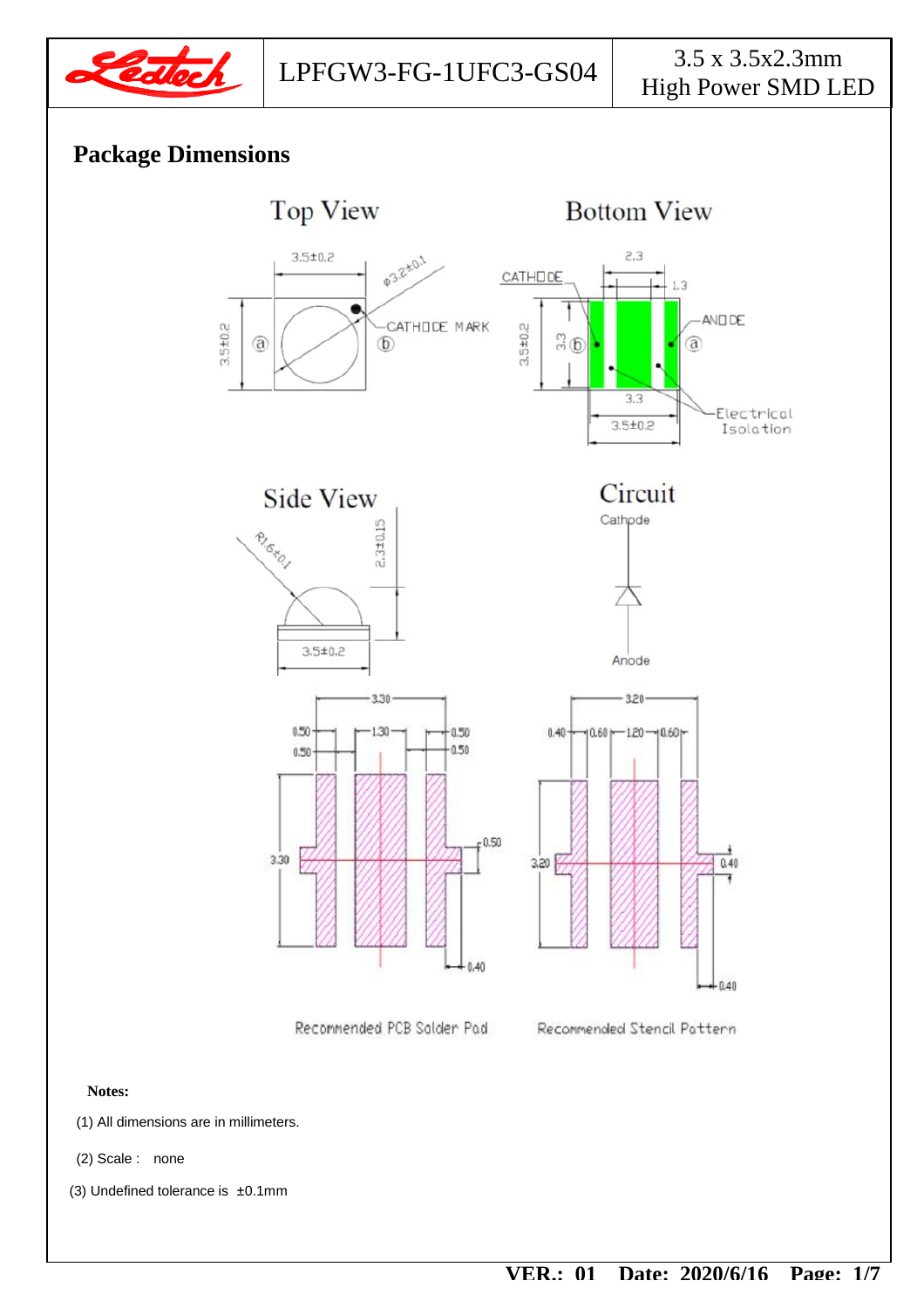

# **Description**

| Part No.             | LED Chip       |                       |                 |  |
|----------------------|----------------|-----------------------|-----------------|--|
|                      | Material       | <b>Emitting Color</b> | Lens Color      |  |
| LPFGW3-FG-1UFC3-GS04 | InGaN/Sapphire | White                 | Yellow diffused |  |

# **Absolute Maximum Ratings at Ta=25 ℃**

| Parameter                             | Symbol             | Rating | Unit |
|---------------------------------------|--------------------|--------|------|
| D.C. Forward Current [1]              | If                 | 700    | mA   |
| Max DC Forward Current <sup>[1]</sup> | IF(Max DC)         | 1500   | mA   |
| Peak Pulsed Forward Current [2]       | IF(Max)<br>Pulsed) | 2000   | mA   |
| <b>LED Junction Temperature</b>       | TJ                 | 150    |      |

# **Electrical and Optical Characteristics:**

| Parameter                               | Symbol         | Condition   | Min.                     | Typ. | Max. | Unit    |
|-----------------------------------------|----------------|-------------|--------------------------|------|------|---------|
| Luminous Flux                           | $\Phi$ V       | If= $700mA$ | 285                      |      | 327  | lm      |
| <b>Forward Voltage</b>                  | Vf             | If= $700mA$ |                          |      | 2.95 | V       |
| Thermal resistance                      | $R\theta$ J-S  | If= $700mA$ |                          | 3.2  |      | K/W     |
| <b>Correlated Colour</b><br>Temperature | <b>CCT</b>     | If= $700mA$ | 6000                     |      | 7000 | K       |
| <b>Reverse Current</b>                  | Ir             | $VR=5V$     | $\overline{\phantom{a}}$ |      | 10   | $\mu$ A |
| Viewing Angle                           | $2 \theta$ 1/2 | If= $700mA$ |                          | 125  |      | deg     |
| Color Rendering Index                   | <b>CRI</b>     | If= $700mA$ |                          | 70   |      | Ra      |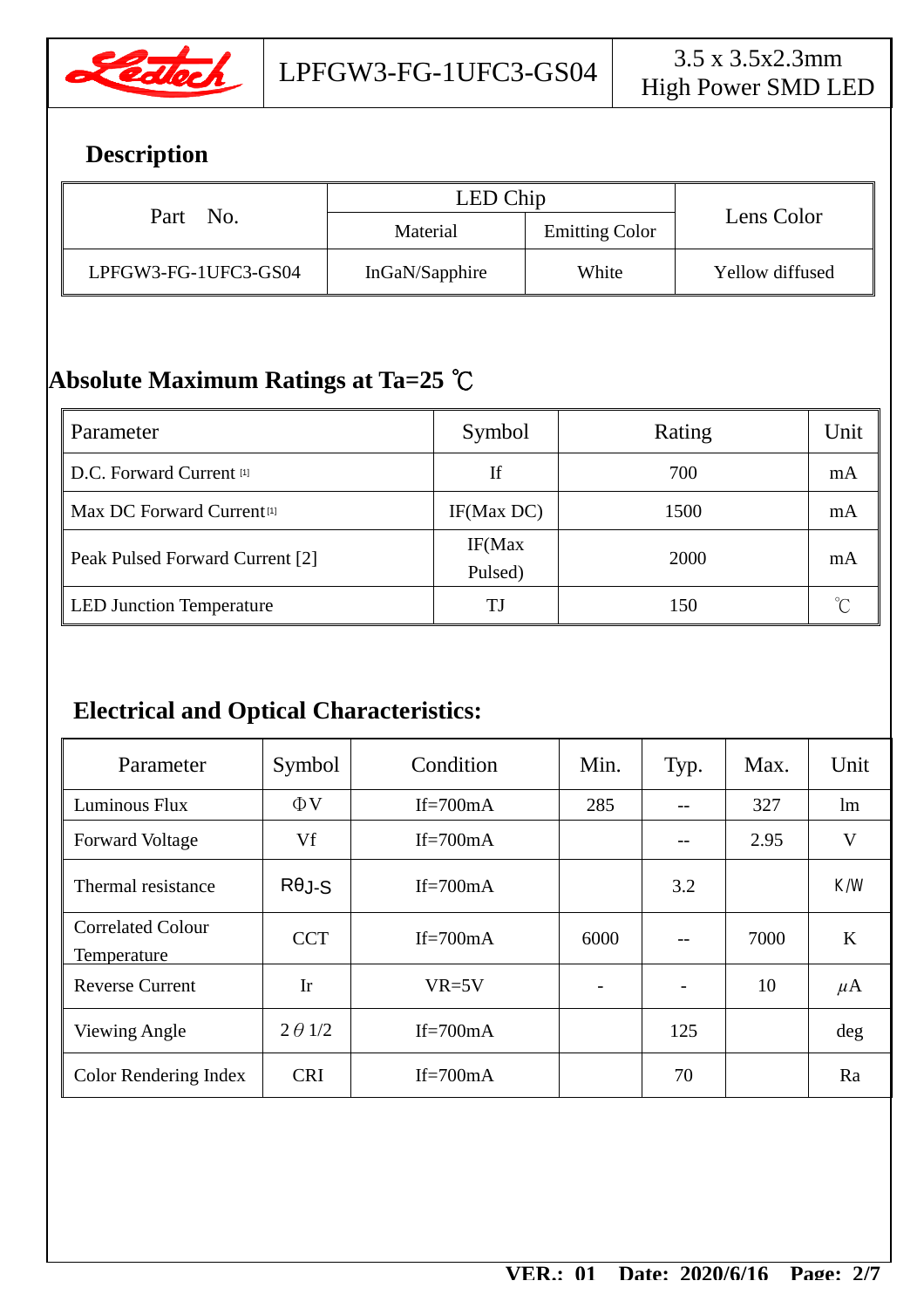

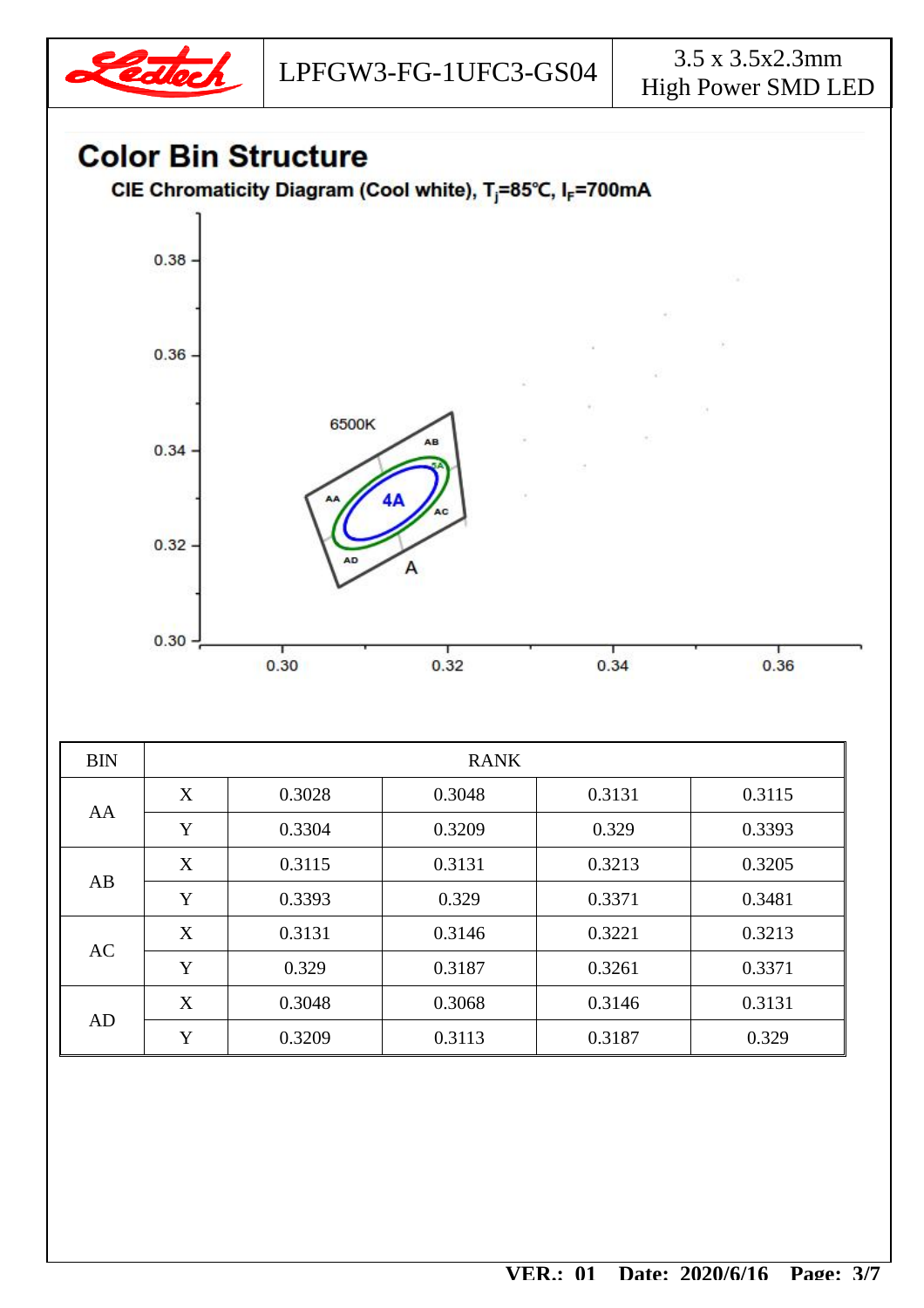





Ambient Temperature VS. Forward Current

 $\frac{1}{120}$   $\frac{1}{120}$   $\frac{1}{120}$   $\frac{1}{120}$   $\frac{1}{120}$   $\frac{1}{120}$   $\frac{1}{120}$   $\frac{1}{120}$   $\frac{1}{120}$   $\frac{1}{120}$   $\frac{1}{120}$   $\frac{1}{120}$   $\frac{1}{120}$   $\frac{1}{120}$   $\frac{1}{120}$   $\frac{1}{120}$   $\frac{1}{120}$   $\frac{1}{120}$   $\frac{1$ 90° 60° 70° 50° 30° 40°  $0.5$  0.3 0.1 0.7 0.8  $0.3$ 1.0 0.9  $0.2$  0.4 0.6  $10^{\circ}$   $20^{\circ}$ 

#### Radiation Diagram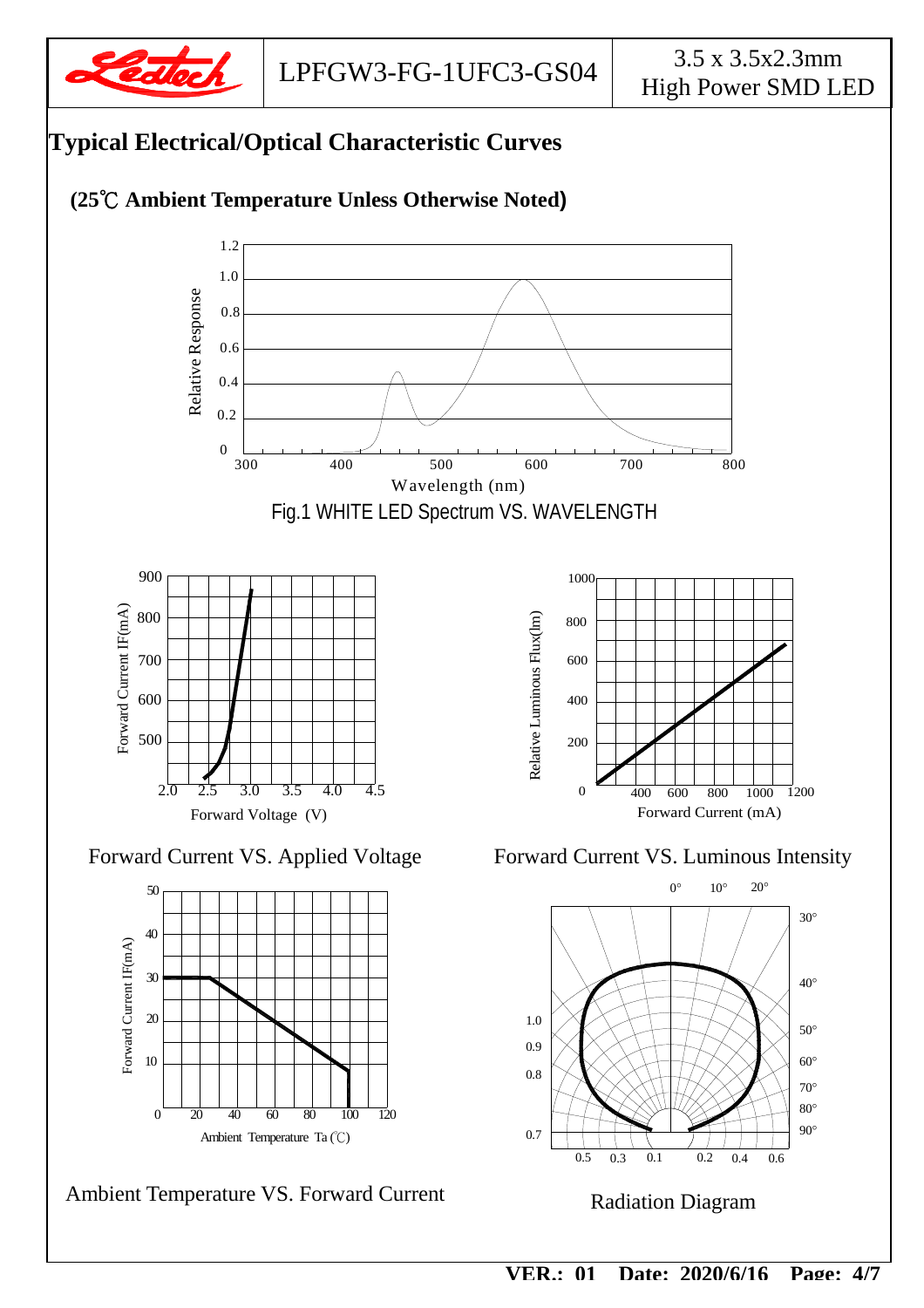

#### Typical Reflow Soldering Profile Reflow Soldering Temperature Profile



| <b>Profile Feature</b>                              | <b>Sn-Pb Eutectic Assembly</b> | <b>Pb-Free Assembly</b> |
|-----------------------------------------------------|--------------------------------|-------------------------|
| Average ramp-up rate (Tsmax to Tp)                  | 3° C/second max.               | 3° C/second max.        |
| Preheat                                             |                                |                         |
| - Temperature Min (Tsmin)                           | 100 °C                         | 150 °C                  |
| - Temperature Max (Tsmax)                           | 150 °C                         | 200 °C                  |
| - Time (Tsmin to Tsmax) (ts)                        | 60-120 seconds                 | 60-180 seconds          |
| Time maintained above:                              |                                |                         |
| - Temperature (TL)                                  | 183 °C                         | 217 °C                  |
| $-Time$ (tL)                                        | 60-150 seconds                 | 60-150 seconds          |
| Peak Temperature (Tp)                               | 215°C                          | 260°C                   |
| Time within 5°C of actual Peak<br>Temperature (tp)2 | $10-30$ seconds                | 20-40 seconds           |
| Ramp-down Rate                                      | 6 °C/second max.               | 6 °C/second max.        |
| Time 25°C to Peak Temperature                       | 6 minutes max.                 | 8 minutes max.          |

#### **Caution**

- (1) Reflow soldering is recommended not to be done more than two times. In the case of more than 24 hours passed soldering after first, LEDs will be damaged.
- $(2)$  Repairs should not be done after the LEDs have been soldered. When repair is unavoidable, suitable tools must be used.
- (3) Die slug is to be soldered.
- (4) When soldering, do not put stress on the LEDs during heating.
- (5) After soldering, do not warp the circuit board.
- (6) For this LED, it is recommended to set the reflow peak temperature at 250~260 ℃ based on real

temperature because of complete soldering.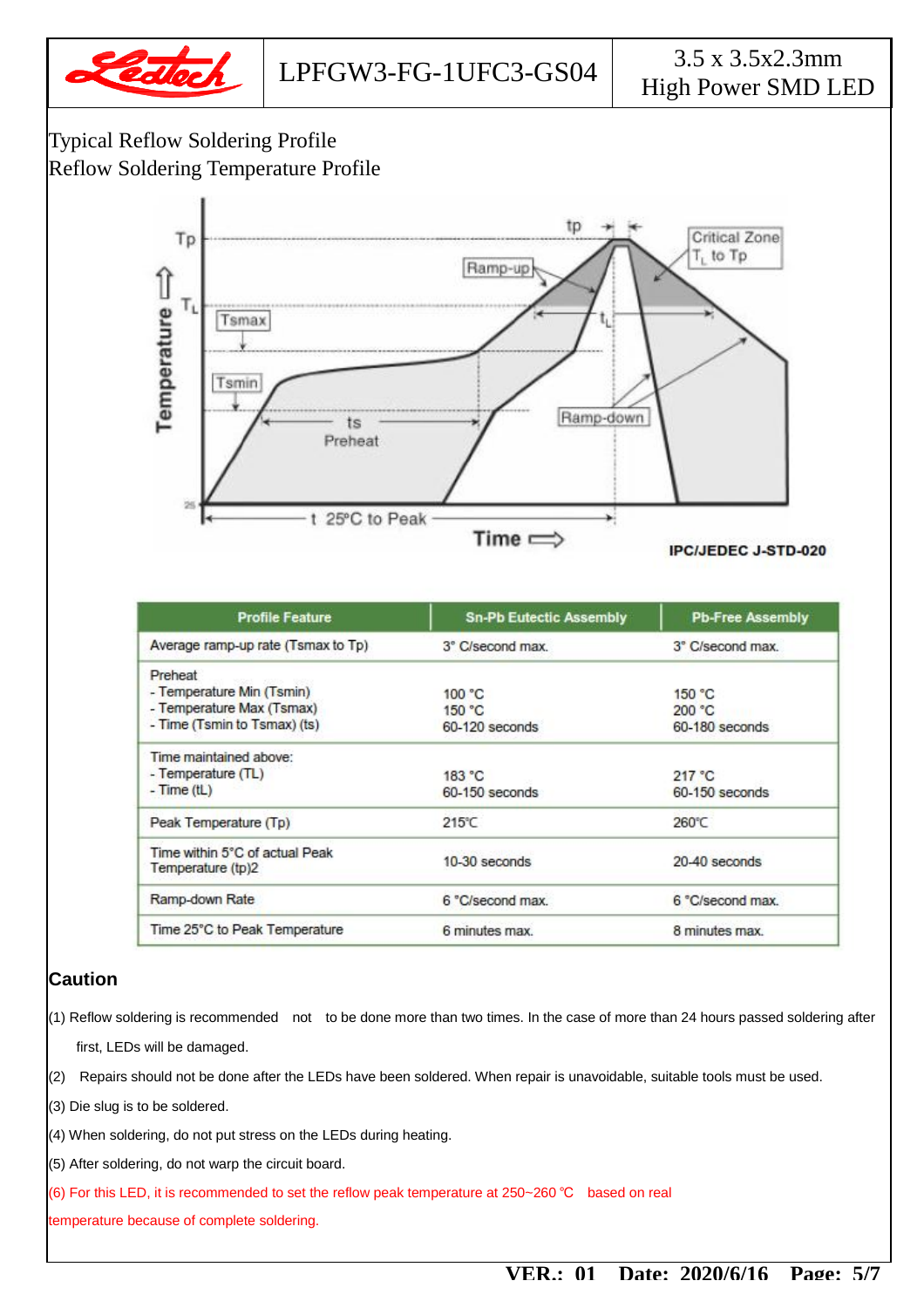

Reel Packaging



**4.Package : P/N, Manufacturing data Code No. and quantity to be indicated on a damp proof** 

**Package**